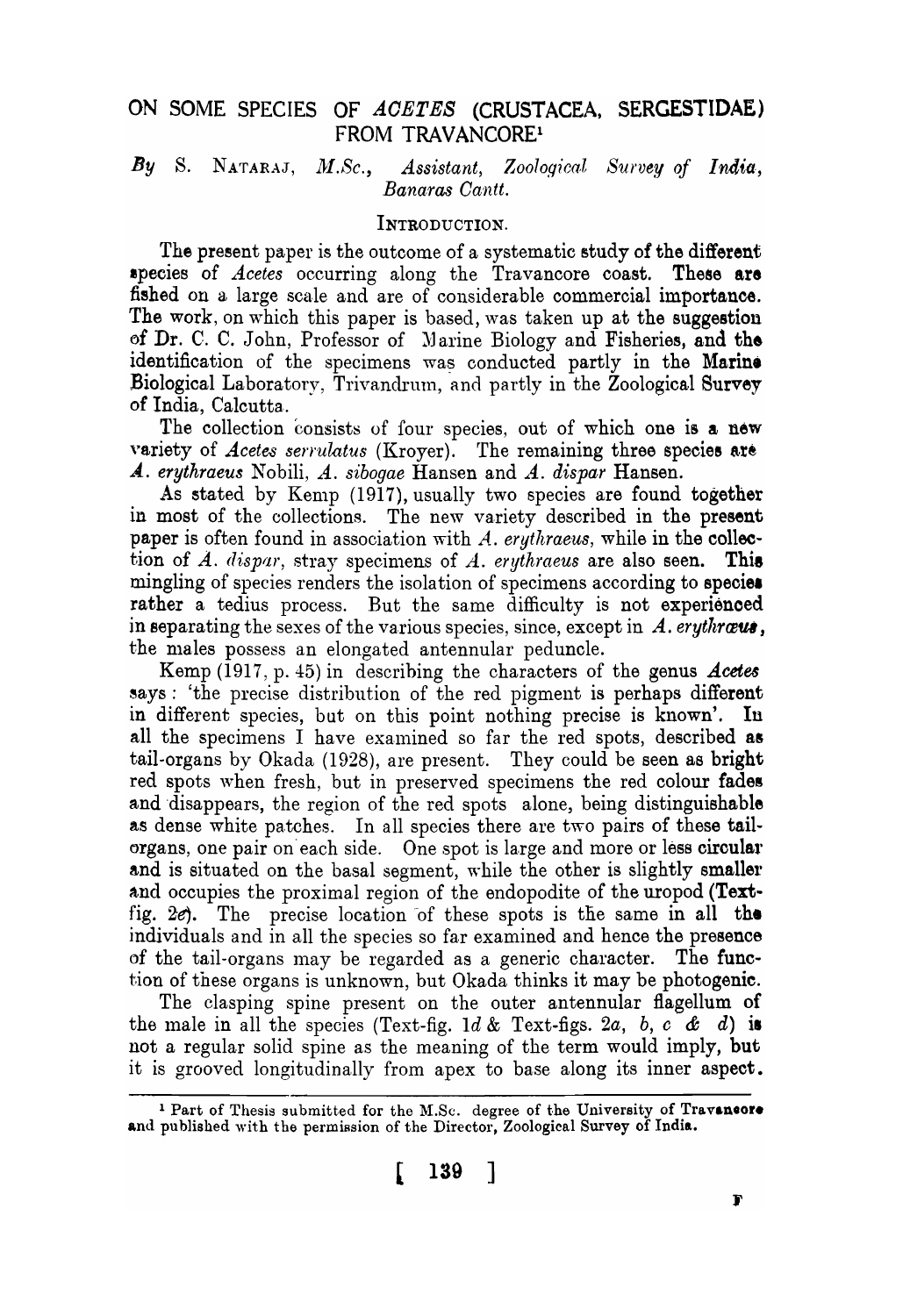The groove becomes broader and shallower towards the tip. The inner surface of this groove is studded with a varying number of spinules or tubercles in the different species. This grooved condition of the clasping spine is visible only under high magnification. In addition, it may also be mentioned that the tip of the clasping spine is somewhat curved in all species, and the degree of curvature varies in different

species.<br>The breeding season of the new variety of  $A$ . *serrulatus* and of  $A$ . erythraeus is from January to April, since all the specimens collected during these months are seen to possess mature gonads. This is further evidenced by the fact that the plankton collections from April to July are rich in the larval forms (Menon, 1933) of *Acetes.* During this breeding season the adults appear in large shoals in the coastal waters drifting with the current, along with *Mysid8, Alima* larvae of Squilla and young forms of Sepia, Loligo and fish fry. It is during these months that they are invariably found in the stomach contents of the different edible shoal fishes, such as *Lactarius*, Horse-mackerels and Trichiurus. Occasionally *Acetes* forms the food of Sardines and Mackerels which are essentially plankton feeders. From June to September Acetes forms the chief food of *Lactarius* and *Trichiurus*.

. Acetes serrulatus  $(Kroyer)^1$  var. johni<sup>2</sup>, nov.

... The eye-stalks are about one-third the length of the carapace, and the diameter of the cornea is about half as long as the distal joint of ·the eye.stalk.

The basal segment of the antennular peduncle of the female is about 1.2 times the length of the two ultimate segments combined; the second segment is about 3.3 to 3.6 times and the third from 6 to 6.5 times as long as broad (Text-fig. 1b). In the male the basal segment is slightly less than half the length of the two ultimate segments combined; the second segment is from 3.2 to 3.5 times as long as broad; the third segment is greatly lengthened and is from  $10.5$  to  $12.5$  times as long as broad, and is seldom less than 10 times (Text-fig. la).

The outer antennular flagellum of the male (Text-fig. *Ie)* bears two clasping spines, one longer than the other, and both of them are curved inwards at their tips resembling a hockey stick. On the inner 'surface of these clasping spines there is a narrow longitudinal groove 'originating from the base and extending right up to the tip where it. becomes broader and shallower. The terminal flattened portion of the groove and the tubercles are visible only under high magnification. The distal basal segment of the flagellum is rather short.

In *A. serrulatus,* Hansen (1919) describes a 'conspicuous protuberance' on the side remote from the clasping spine in the segment in advance of that which bears the two clasping spines. This 'conspicuous protuberance' occurs in the present variety as well, but it is larger and more prominent. As in *A. serrulatus*, it carries'a few minute hairs on its angular portion. The segment opposite the tip of the large clasping spine bears 4 to 5 long spinules near its distal end.

<sup>&</sup>lt;sup>1</sup> Sergestes serrulatus Kroyer, *Kgl. D. Vid. Selsk. Skrifter, Math. naturv. Afdeling,* IV, p. 268, Tab. IV, fig. 12a-g. Also see Hansen 1919, p. 41.

<sup>&</sup>lt;sup>2</sup> Named after Dr. C. C. John, Professor-of Marine Biology and Fieheries, University .  $\alpha$ f Travancore, Trivandrum, under whom the present work was done.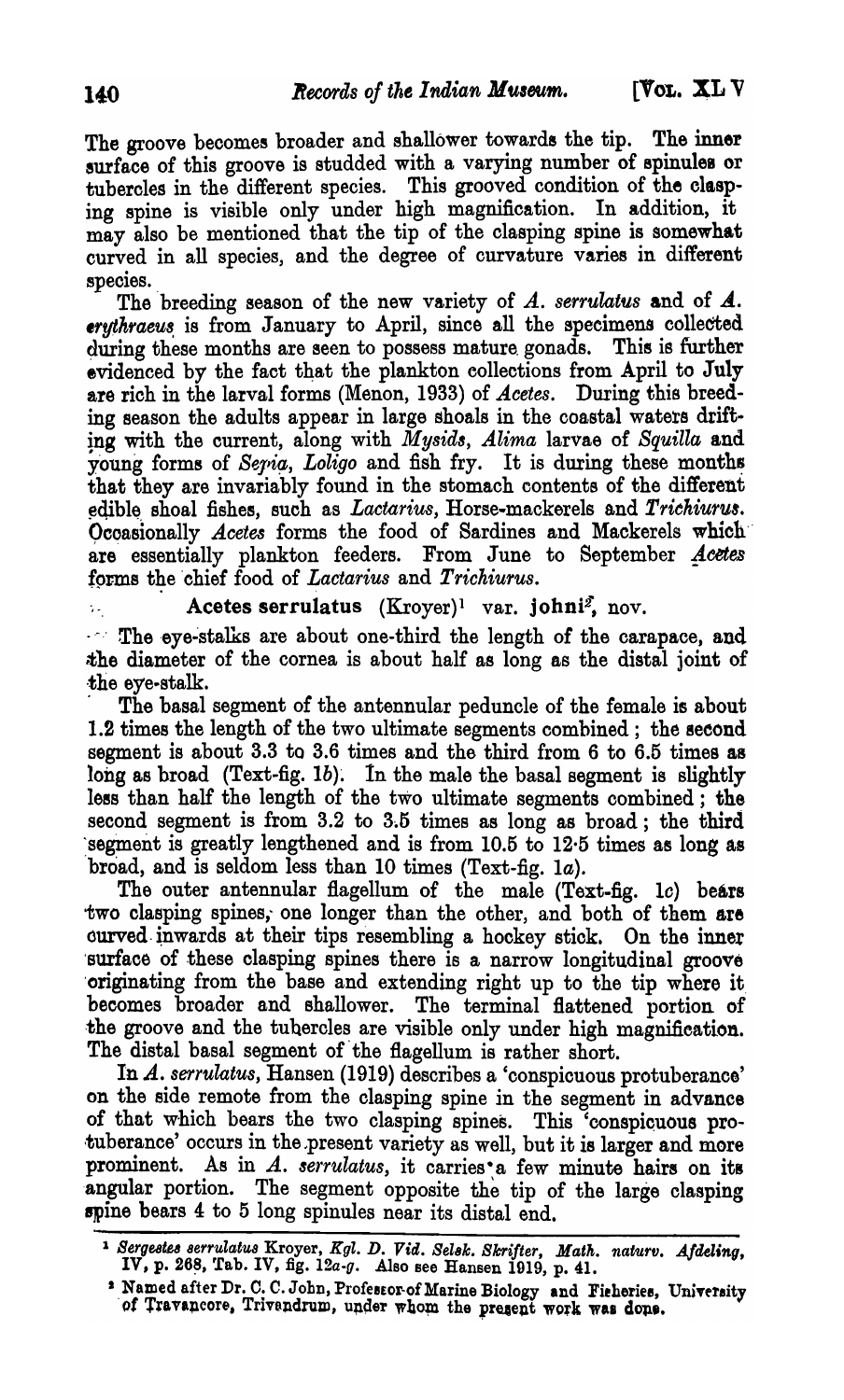

TEXT-FIG. 1.-Acetes serrulatus (Kroyer) var. johni, nov.

*a.* antennular peduncle of male (x *ca.* 15); *b.* antennular peduncle of female (x *ca.* 15); c. outer antennular flagellum of male (x *ca.* 60); d. longer clasping spine of the outer antennular flagellum of male (x *ca.* 660); *e.* third and fourth thoracic sternite of female (diagramatic); f. right half of petasma of male  $(x ca. 40)$ ; g.tip of telson of male  $(x \text{ ca. } 200)$ .

cap. Capitu-lum; *p.e. Pars externa; p.m. Pars media; p.v. Processus ventralis.* 

The external maxillipeds in the females reach almost to the tip and in some cases even extend beyond the tip of the third antennular segment. In males they reach only to about the middle of the second segment. In both males and females the external maxilliped is always slightly shorter than the third peraeopod.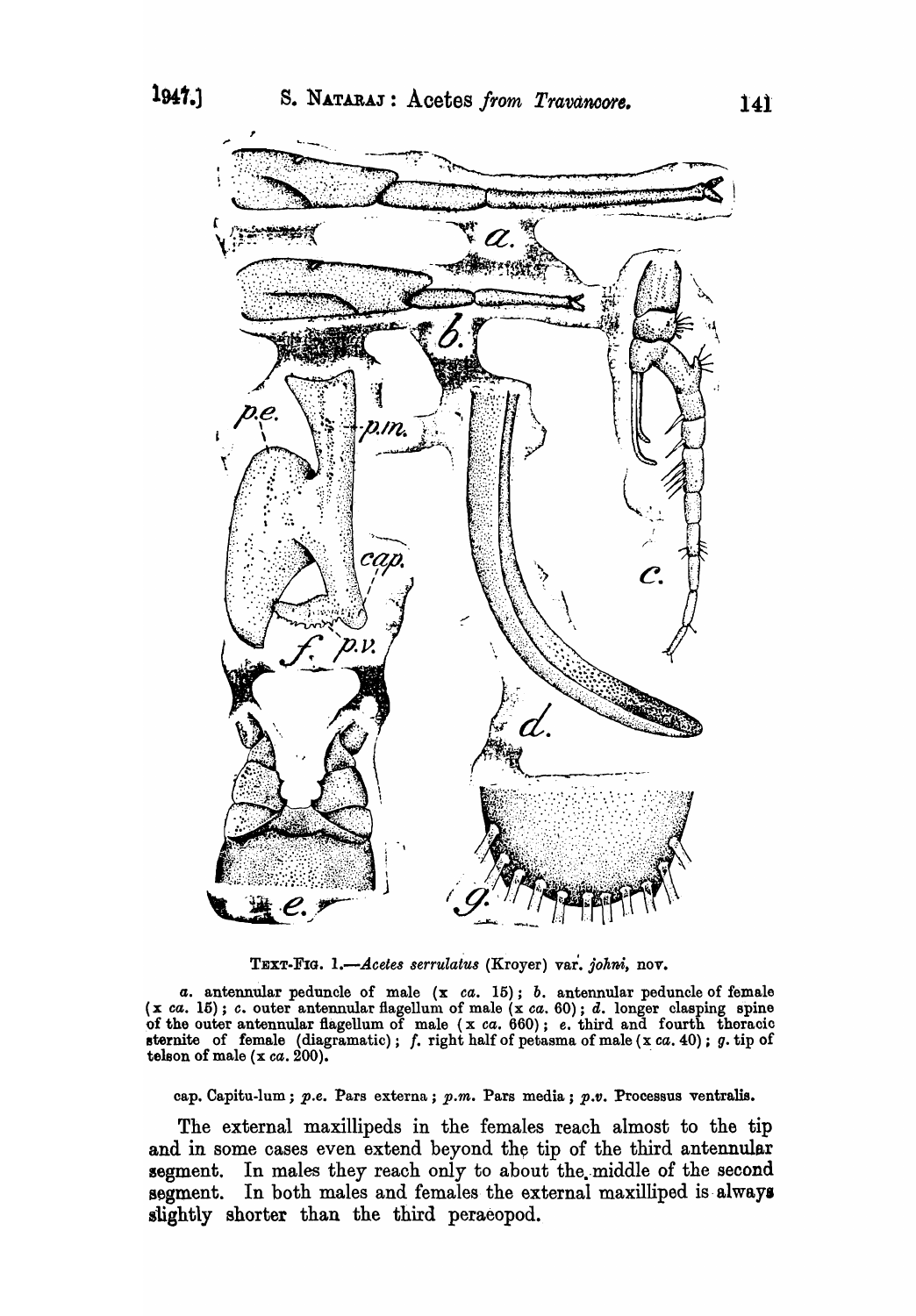The third thoracic sternite of the female is broadly triangular in ahape, it is gently' grooved and the anterior margin is slightly depressed. The fourth thoracic sternite, unlike that of the other species of the genus, is acutely pointed at both: ends, while the median region is broadly grooved (Text-fig. Ie).

The coxae of the third pair of legs of the male are devoid of any teeth on their distal inner angles. .

There is a small bluntly pointed process between the bases of the first pleopods.

The petasma is of the typical simplified form with the two primary divisions, *viz.*, the pars externa and pars media. Pars astringen is absent. The pars externa is a large flat plate, with a greatly expanded proximal end and a slightly narrower distal" end, the posterior border of which is conspicuously emarginate. Pars media is somewhat long and slender, with a more or less broad and gently depressed proximal end. Distally the pars media is differentiated into the capitulum and the processus ventralis. The capitulum is hemispherical and devoid of spines. The processus ventralis originates from a little distance above the hemispherical capitulum and is placed at right angles to the long axis of the pars media, with its small and rounded tip. directed towards the pars externa. The capitulum and the processes ventralis together have the appearance of a well-defined human foot. The ventral or the external margin of the processus ventralis is beset with a few short modified spines  $(Text-fig. 1f)$ .

The telson reaches, almost to the middle of the inner uropod. The angular termination of the lobe at the proximal end of the inferio-lateral margin is placed almost midway between the base and the apex. The tip is generally straight but sometimes it is slightly convex (Text-fig. 1g), and bears on either side a small tooth. Though both these teeth are present in the majority of the specimens examined, occasionally in some of the specimens the right or the left may be missing.

The ciliated and non-ciliated portions of the external border of the outer uropod are separated by a small tooth, which 'is longer and more pointed in the females than in the males. In adults the non-ciliated part is from 1.6 to 1.8 times the length of the ciliated part.

Mature males measure from 15 to 20 mm. and the latter appears to be the maximum size of this new variety.

Live specimens are semi-transparent, the only coloured parts being the cornea which is black and the tail-organs which are-bright red.

Affinities.-The present variety closely resembles A. serrulatus in the possession of a conspicuous protuberance on the outer antennular flagellum of the male, in the shape of the telson and in the presence of a small bluntly pointed process between the bases of the first pleopods. It, however, differs from *A. serrulatus* in the presence of four to five spines opposite the tip of the large clasping spine of the outer antennular flagellum of the male, in the relative measurements of the different joints of the antennular peduncle, in the absence of a tooth on the distal inner angle of the coxa of the third leg in the male, in the shape of the petasma and in the shape of the female genital area.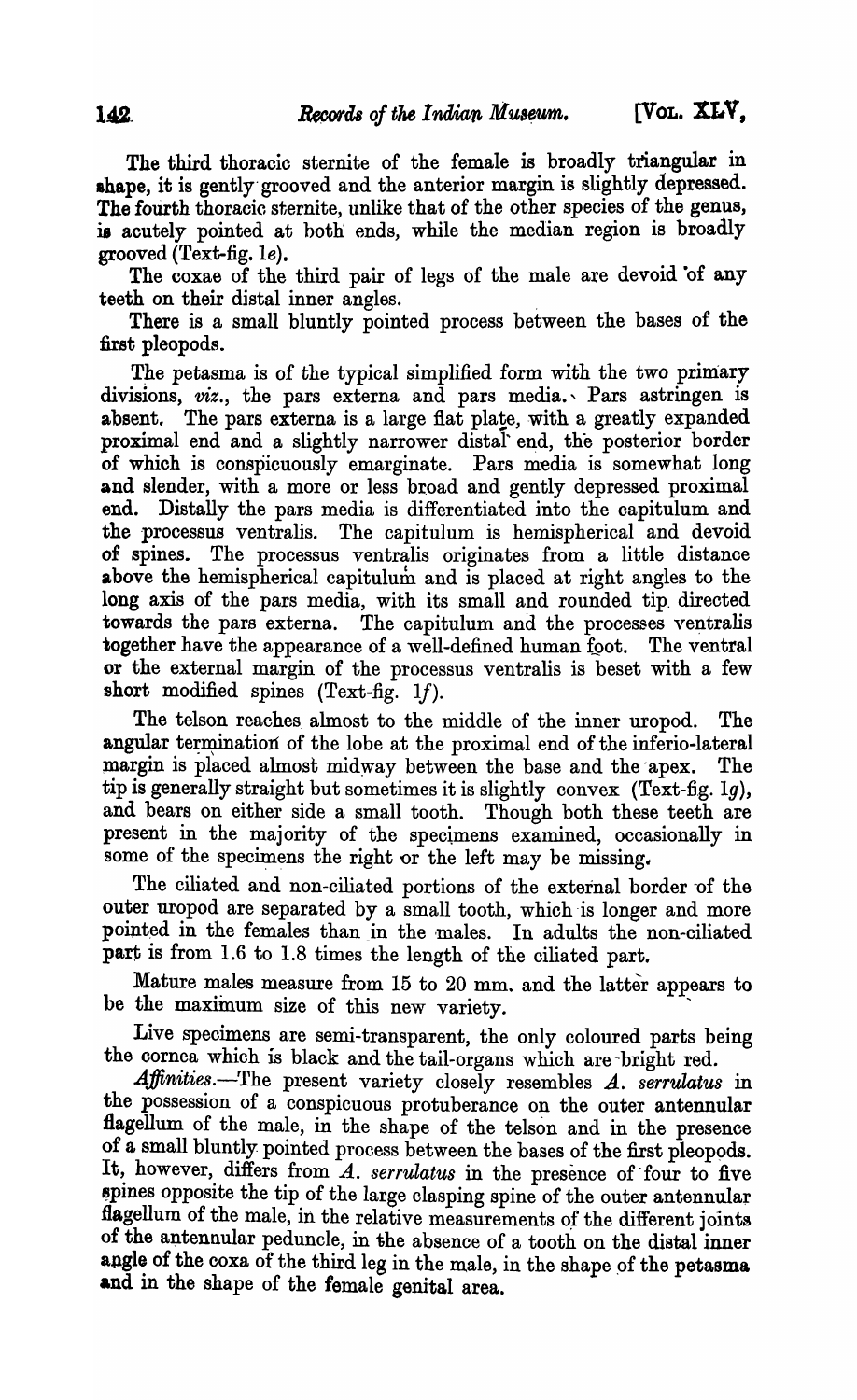The 'conspicuous protuberance' on the outer antennular flagellum. of the male is a distinctive feature of *A. serrulatus* and is met with in no other species of *Acetes.* Since the specimens under consideration possess this structure, they cannot but be assigned to *A. serrulatus.* At the same time, the differences enumerated above suggest that the present examples represent a variety quite distinct from the typical form.

Locality.—This new variety is found abundantly in the coastal waters of Travancore from the middle of December to the middle of April along with *A.. erythraeus.* 

Type-specimens.—No.  $C2554/1$  in the Zoological Survey of India.

## Acetes erythraeus Nobili.

### 1917. Acetes erythraeus, Kemp, *Rec. Ind. Mus.* XIII, pp. 51-54.

**Acetes erythraeus occurs in large quantities along the Trivandrum** coast, from the middle of December to the middle of April. It is usually found in association with *A. serrulatus* var. johni, nov.

The present specimens agree in all details with the description and figures given by Kemp. Though there are slight differences in the proportions of the antennular segment, with regard to the more important specific characters no marked differences have so far been noticed. But a few minor differences which, though not of any specific importance have been noted and these are  $:-(1)$  the tuberculiform eminences on the anterior edge of the third thoracic sternite of the female is rather sharp and pointed and (2) in the male there is a longitudinal groove on the inner surface of the clasping spine when seen under high power of the microscope. This groove becomes wider and shallower towards the curved tip and is studded with numerous tuberculiform processes which become fewer towards the base (Text-fig.  $2a$ ).

The proportion of the males to females in the collection is in the ratio of  $1:3$ . Large mature males measure about  $20$  mm. and the females about  $24$  mm. In all the specimens examined the gonads are well developed. The tail-organs are very distinct and prominent.

Live specimens are semi-transparent, the only coloured parts are the cornea of the eye and the tail-organs. The cornea is black and the tail-organs are bright red.

*Distribution.* Colefax (1940) gives the distribution of the species as Red Sea, western side of the Bay of Bengal, Penang and the Gulf of Siam' and French Somaliland.

### Acetes sibogae Hansen.

### *1919. Acetes sibogae,* Hansen, *Siboga Exped. Rep.* XXXVIII, pp. 38.39, pl. iii, figs. *4a-k.*

While engaged in my investigations at Trivandrum, the Professor of Marine biology and Fisheries' placed at my disposal a collection of *Acetes* from Quilon, which was in a very good s'tate of preservation. This collection was made at Neendakara near Quilon, some twenty years ago by one of the staff of the Department of Fisheries, posted at that station. The specimens had remained unidentified all these years.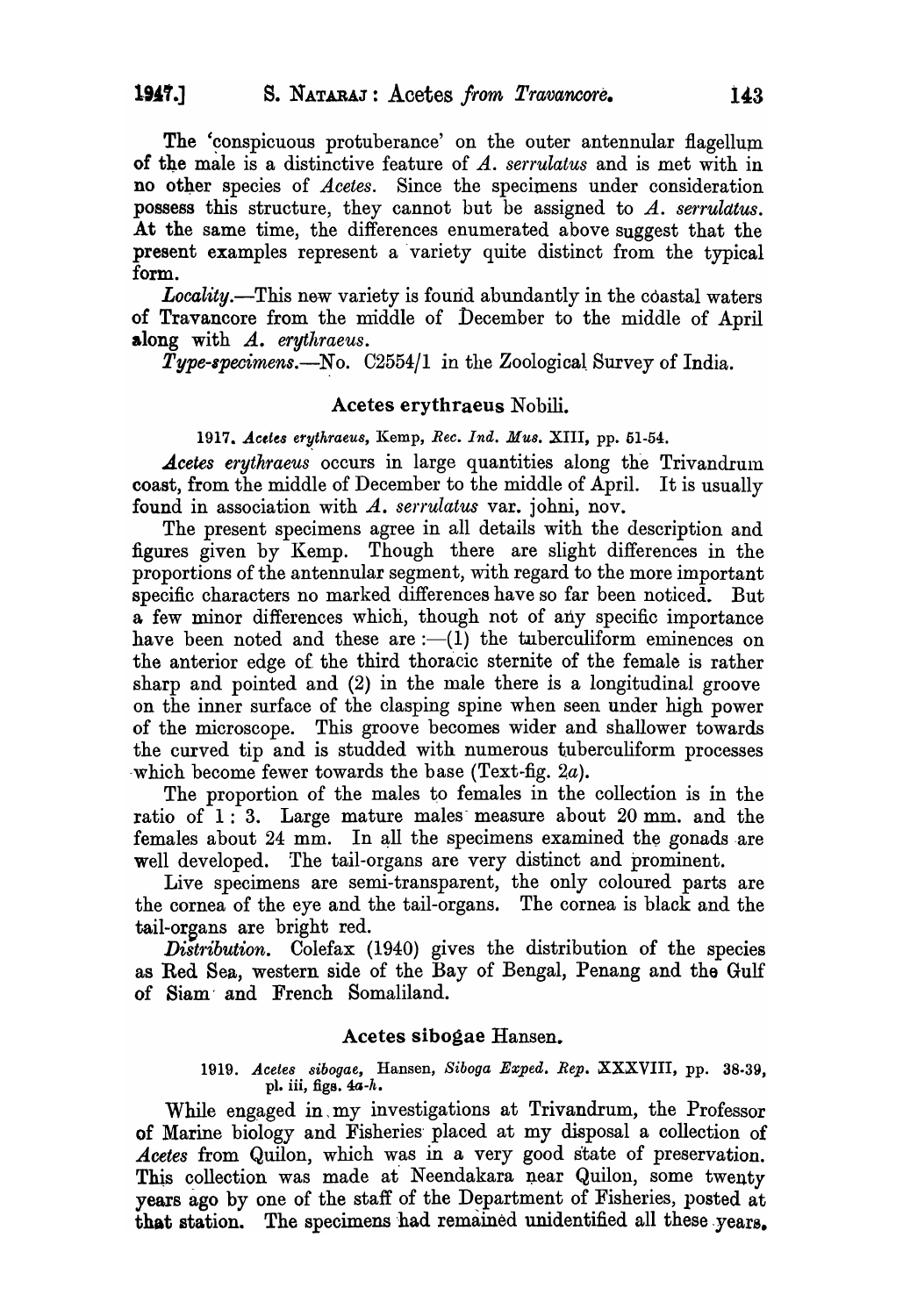The specimens agree in all details with the description and figures of Hansens' A. *sibogae*. An additional observation made, with regard to the clasping spine of the outer antennular flagellum of the male is, that the inner curved surface of the clasping spine is traversed by a longitudinal groove from the top to the base, with a single median row of prominent spines which could be seen under high magnification (Text-figs. 2 b  $\&c$ ).



TEXT-FIG. 2.- Acetes erythraeus Nobili.

*a.* clasping spine of male (x *ca.* 200); *b. Acetes sibogae* Hansen, clasping spine of male  $(x \text{ ca. } 200)$ ; *c. Acetes sibogae* Hansen, the distal portion of the clasping spine of male (x *ca.* 660); d. Acetes dispar Hansen, the distal portion of the longer olasping  $\mathcal{L}$  apine of male  $(x \text{ } ca. \text{ } 660)$ ; *e. Acetes dispar* Hansen, portion of uropod showing tail-organs  $(x \text{ } ca. \text{ } 15)$ . tail-organs  $(x \text{ ca. } 15)$ .<br>b.p. Basipodite; e.n. En lopodite; e.x. Exopodite;  $t.a.$  Tail-organ.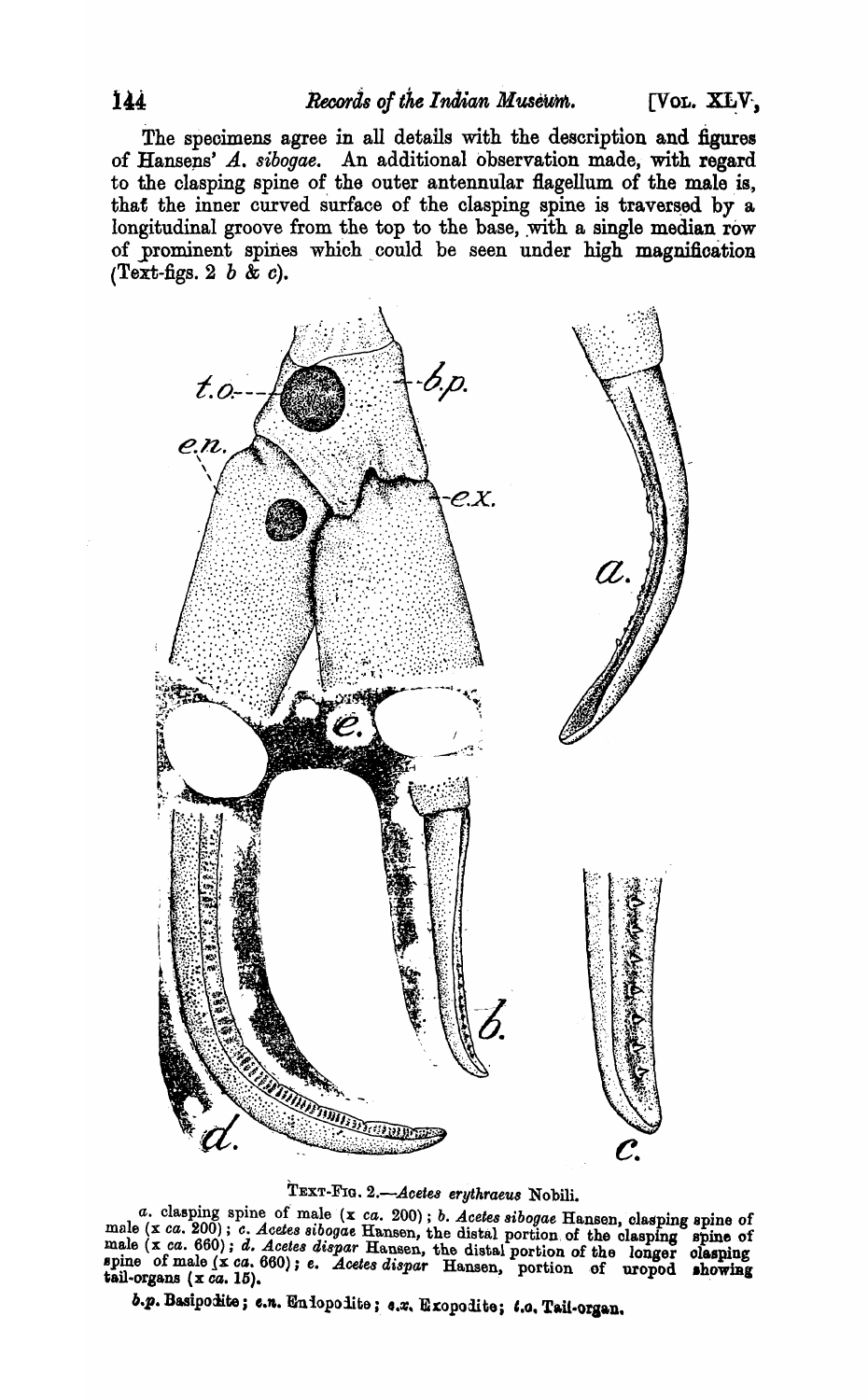Forty-five specimens were selected at random from the collection and the following additional measurements' were made.

- 1. The basal segment of the antennular peduncle in the female is from 1.1 to 1.2, and never more than  $1.2$  times the length of the two terminal segments combined; in males it is nearly 1.5 times.
- 2. The second segment in both males and females is from  $2.5$  to 3.5 times as long as broad.
- 3. The third segment in males is from  $8$  to  $9$  times and in the females from 5 to 6 times as long as broad.
- 4. The non-ciliated portion of the outer uropod is nearly 1.5 times the length of the ciliated part but never more than 1.5 times.
- 5. The third maxillipeds in the males reach to- about half the length of the terminal segment of the antennular peduncle whereas in the females they extend beyond the terminal segment by about half to three-fourths their length.

-Large mature males measure from 14 to 18 mm. The largest female in the collection measures 23.2 mm.

The tail-organs have lost their colour completely, yet they could be seen. distinctly as dense white patches and occupy the same relative position as that in the rest of the species recorded hi the present paper.

*Distribution.*—Colefax (1940) in the distribution table of the different species of *Acetes* states that A. sibogae occurs in the Bay of Bima, Flores sea and Sangkapura-roads Bawean Islands, Java sea. Now that the species has been recorded from Quilon in Travancore, the range of the species appears to be quite extensive.

#### Acetes dispar Hansen<sup>1</sup>.

1919. Acetes dispar, Hansen, *Siboga Exped. Rep.* XXXVIII, pp. 39-41, pl. iii, figs.  $5a-f$  & pl. iv, fig.  $1a$ .

Two Collections of this species were made from the Trivandrum coast in July 1941. My specimens agree fairly closely with Hansen'e, hut a few additional points which I observed during the examination .of the present examples. are given below.

The eyes are slightly more than one-third the length of the carapace. The basal region of the eye-stalk is very narrow compared with the .other species of the genus.

The basal segment of the antennular peduncle of the female is from 1.2 to 1.4 times (generally 1.3 times) the length pf the second and third segments combined; the second segment, in 16 out of the 21 specimens examined and measured, is either 3 or slightly over 3 times; and the third about 5.5 times as long as broad. In males the combined length of the two. ultimate segments is from 1.8 to 2 times the length of the basal segment; the second segment is from 2.5 to 3.3 times as long as broad; and the third segment, in 15 out of the 19 specimens measured, is about 12 times as long as broad.

<sup>&</sup>lt;sup>1</sup> According to Burkenroad and Colefax (see references at the end of this paper). A. *dispar* Hansen appears to be synonymous with *joponicus* Kishnouye. *B. N. Ohopra.*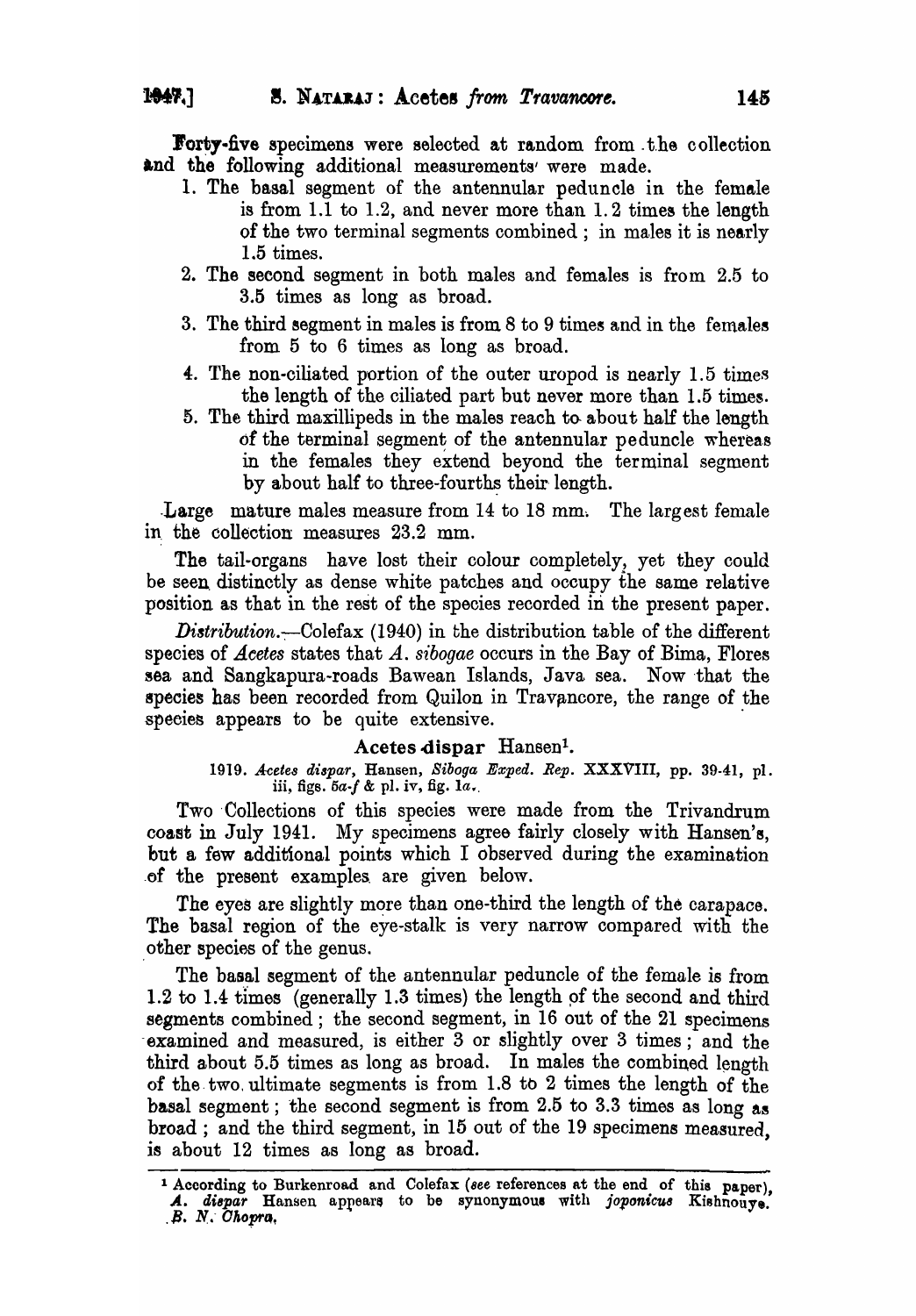The outer antennular flage llum of the male resembles that of  $\boldsymbol{A}$ . *japonicus* in the possession of two clasping spines, except in a single individual in which three spines were present. The two clasping spines are grooved longitudinally on their inner margin, the groove becoming broader and shallower towards the tip. The entire groove is studded with closely arranged tubercles which becomes fewer towards the base (Text-fig.  $2d$ ). The segments opposite the tip of the clasping spines do not bear any blunt processes.

The external maxilliped is always slightly shorter than the third peraepods and reaches almost to about the tip of the antennal scale.

The third thoracic sternite of the female carries a large backwardly directed plate which posteriorly overlies the fourth sternite. It is depressed in the middle line, its lateral edges are posteriorly convergent and its distal margin is free and emarginate. The posteriorly directed plate is easily visible in a side view. Females of this species could be easily isolated from those of other species of *Acetes* (except *A. japonicus*) by viewing the specimens laterally, when the backwardly directed plate of the third thoracic sternite could be seen distinctly.

There is a small pointed process between the bases of the first pleopods.

The pars media of the petasma is truncate at its proximal end. The eapitulum is bulbous at the tip and is set with numerous minute hooks; the processus ventralis is a long and pointed process whioh usually exceeds the bulbous portion, but occasionally it is seen to be short. The entire petasma agrees with Hansen's description.

The sixth abdominal segment is nearly twice as long as broad.

In males the ciliated and non-ciliated portions of the external border of the outer uropod are more or less equal in length, while in females the non-ciliated portion is always slightly longer than the ciliated part.

Large mature females of this species measure about 22 mm. while adult males reach a maximum length of 16 mm.

In life the entire body is semi-transparent as in the other species of *Acetes*, the only coloured portions being the cornea of the eye which is black and the tail-organs which are bright red.

The seasonal occurrence of *A. dispar* appears to be different from. that of the other species which occur along the Trivandrum coast. Ths' several collections of *Acetes* made from this coast from January to April consist only of the two species, A. erythraeus and A. serrulatus var. *johni*, nov., and there is not a single individual of A. *dispar* found among them. But the July collection from the same coast is mainly composed of *A. dispar.* 

Distribution. Hansen (loc. cit.) examined specimens of  $A$ . dispar from Cheribon, Java and Lem Ngob, Gulf of Siam. It appears from the distribution table given by Colefax (loc. cit.) that this species has not been recorded so far from any other locality. The present is the first record of the species from the Travancore coast.

## ACKNOWLEDGMENT.

I am greatly indebted to the University of Travancore for providing me all the facilities for carrying on this work in the Marine Biological